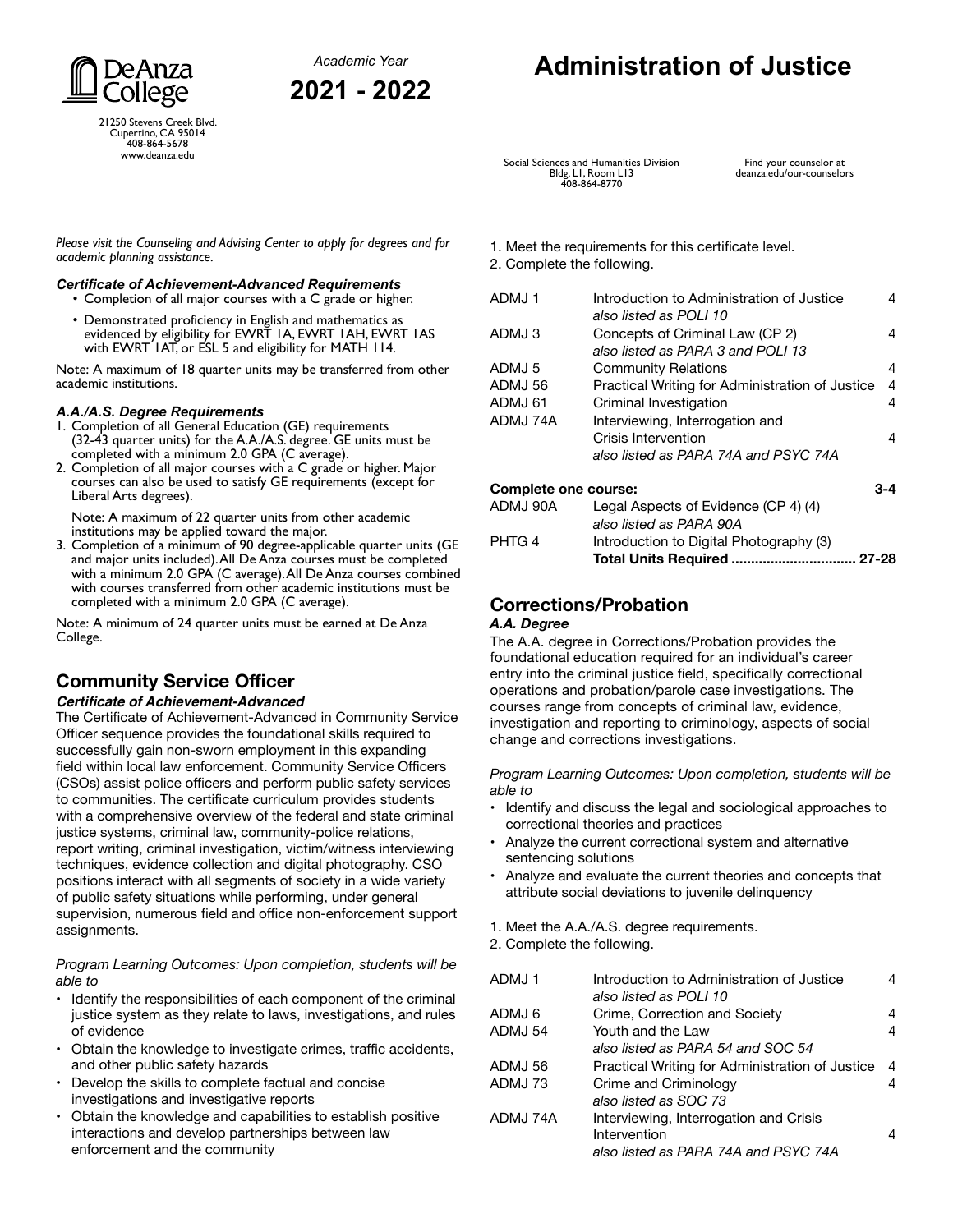| ADMJ75                        | Principles and Procedures of the                                                                                                              | $\overline{4}$ |
|-------------------------------|-----------------------------------------------------------------------------------------------------------------------------------------------|----------------|
|                               | Justice System<br>also listed as PARA 75 and POLI 75                                                                                          |                |
| ADMJ78                        | Correctional Investigation                                                                                                                    | $\overline{4}$ |
| <b>Complete five courses:</b> |                                                                                                                                               | 14-20          |
| ADMJ3                         | Concepts of Criminal Law (CP 2) (4)<br>also listed as PARA 3 and POLI 13                                                                      |                |
| ADMJ 11                       | Federal Courts and Constitutional Law (4)<br>also listed as PARA 11 and POLI 11                                                               |                |
| ADMJ 25                       | Law and Social Change (4)<br>also listed as PARA 25                                                                                           |                |
| ADMJ 29                       | Cultural Pluralism and American<br>Law and Justice (4)                                                                                        |                |
| ADMJ 51                       | also listed as CETH 29<br>Women in Crime (4)                                                                                                  |                |
| ADMJ 55                       | also listed as SOC 51<br>Alcohol, Narcotics and Drug Abuse (4)                                                                                |                |
| ADMJ 62                       | Sexual Assault, Police and<br>Community Response (4)                                                                                          |                |
|                               | also listed as PSYC 63<br>ADMJ 64 series ADMJ 64, 64X, 64Y, 64Z<br>Administration of Justice Internship (1-4)                                 |                |
| ADMJ 69                       | Administration of Justice Field Trips (1)                                                                                                     |                |
| ADMJ 84                       | Forensic Science (4)                                                                                                                          |                |
| ADMJ 90A                      | Legal Aspects of Evidence (CP 4) (4)<br>also listed as PARA 90A                                                                               |                |
| <b>PARA 95</b>                | Overview of American Law (4)<br>also listed as ADMJ 95 and POLI 95                                                                            |                |
| Major<br>GE<br>Electives      | Corrections/Probation<br>General Education (32-43 units)<br>Elective courses required when major<br>units plus GE units total is less than 90 | 46-52          |
|                               |                                                                                                                                               |                |
|                               |                                                                                                                                               |                |

*Recommended* ADMJ 5, 53 HIST 17A, 17AH, 17B, 17BH PSYC 1, 4 SOC 1 Spanish (any level)

## **Cyber Forensics and Investigations**

#### *Certificate of Achievement-Advanced*

Cyber crime detection, investigations and network security skills are increasingly in demand by firms and government agencies that are engaged in the collection and evaluation of evidence. By completing the Cyber Forensics and Investigations Certificate of Achievement-Advance program, students will acquire skills to protect data and intellectual property, develop protective solutions, conduct network intrusion investigations and detect violations by criminal, destructive and terrorist perpetrators. This certificate program will meet the needs of students who are seeking employment within the criminal justice system outside of the traditional law enforcement careers. In addition, this specialized knowledge will provide professional law enforcement and private investigative personnel with specialized skills to facilitate career advancement.

#### *Program Learning Outcomes: Upon completion, students will be able to*

• Identify the responsibilities of each component of the criminal justice system in relation to laws, investigations and rules of evidence

- Describe cyber network components and application of technologies
- Obtain skills to detect, retrieve digital data from and protect cyber systems from intrusion, data theft and corruption
- Prepare to investigate illicit activities and deter intrusions within computer network systems
- Prepare students for cyber security, hacking forensic investigator or examiner credentials
- 1. Meet the requirements for this certificate level.
- 2. Complete the following.

| ADMJ1                | Introduction to Administration of Justice<br>also listed as POI L10 | 4         |
|----------------------|---------------------------------------------------------------------|-----------|
| ADMJ3                | Concepts of Criminal Law (CP 2)                                     | 4         |
|                      | also listed as PARA 3 and POLI 13                                   |           |
| ADMJ 90A             | Legal Aspects of Evidence (CP 4)                                    | 4         |
|                      | also listed as PARA 90A                                             |           |
| <b>CIS 56</b>        | <b>Network Security</b>                                             | 4.5       |
| <b>CIS 104</b>       | Digital Forensics and Hacking                                       |           |
|                      | Investigation                                                       | 4.5       |
| <b>CIS 108</b>       | <b>Personal Computer Security Basics</b>                            | 4.5       |
| Complete one course: |                                                                     | $4 - 4.5$ |
| ADMJ 61              | Criminal Investigation (4)                                          |           |
| <b>CIS 102</b>       | Ethical Hacking (4.5)                                               |           |
|                      | <b>Total Units Required</b>                                         | 29.5-30   |

### **Law Enforcement**

#### *A.A. Degree*

The A.A. degree in Law Enforcement provides the foundational education required for an individual's career pathway into the criminal justice field with an emphasis on the administration of justice. The courses range from the concepts of criminal law, evidence, investigation and reporting to community relations and criminology.

*Program Learning Outcomes: Upon completion, students will be able to*

- Identify the responsibilities of each component of the criminal justice system
- Analyze the issues and theories of ethical standards and unethical conduct that are unique to the criminal justice field
- Construct a professional report of a crime utilizing report criteria

1. Meet the A.A./A.S. degree requirements.

2. Complete the following.

| ADMJ1    | Introduction to Administration of Justice<br>also listed as POLI 10  | 4 |
|----------|----------------------------------------------------------------------|---|
| ADMJ3    | Concepts of Criminal Law (CP 2)<br>also listed as PARA 3 and POLI 13 | 4 |
| ADMJ 5   | <b>Community Relations</b>                                           | 4 |
| ADMJ 56  | Practical Writing for Administration of Justice                      | 4 |
| ADMJ 61  | Criminal Investigation                                               | 4 |
| ADMJ 75  | Principles and Procedures of the                                     |   |
|          | Justice System                                                       | 4 |
|          | also listed as PARA 75 and POLI 75                                   |   |
| ADMJ 90A | Legal Aspects of Evidence (CP 4)<br>also listed as PARA 90A          | 4 |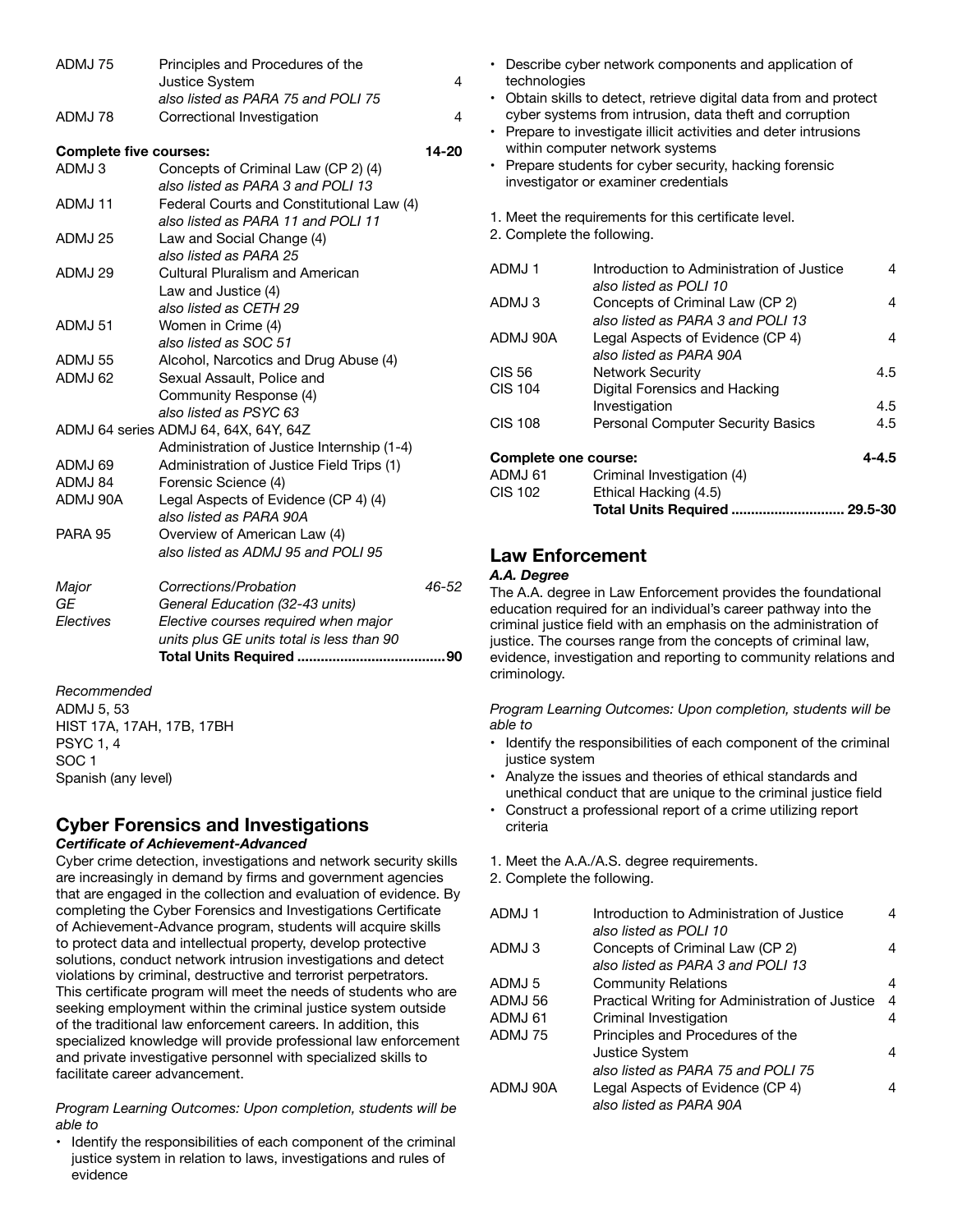| <b>Complete five courses:</b> |                                            | 14-20 |
|-------------------------------|--------------------------------------------|-------|
| ADMJ 6                        | Crime, Correction and Society (4)          |       |
| ADMJ 11                       | Federal Courts and Constitutional Law (4)  |       |
|                               | also listed as PARA 11 and POLI 11         |       |
| ADMJ 25                       | Law and Social Change (4)                  |       |
|                               | also listed as PARA 25                     |       |
| ADMJ 29                       | Cultural Pluralism and American            |       |
|                               | Law and Justice (4)                        |       |
|                               | also listed as CETH 29                     |       |
| ADMJ 51                       | Women in Crime (4)                         |       |
|                               | also listed as SOC 51                      |       |
| ADMJ 53                       | Criminal Law II (4)                        |       |
| ADMJ 54                       | Youth and the Law (4)                      |       |
|                               | also listed as PARA 54 and SOC 54          |       |
| ADMJ 55                       | Alcohol, Narcotics and Drug Abuse (4)      |       |
| ADMJ 62                       | Sexual Assault, Police and                 |       |
|                               | Community Response (4)                     |       |
|                               | also listed as PSYC 63                     |       |
|                               | ADMJ 64 series ADMJ 64, 64X, 64Y, 64Z      |       |
|                               | Administration of Justice Internship (1-4) |       |
| ADMJ 69                       | Administration of Justice Field Trips (1)  |       |
| ADMJ 73                       | Crime and Criminology (4)                  |       |
|                               | also listed as SOC 73                      |       |
| ADMJ 74A                      | Interviewing, Interrogation and            |       |
|                               | Crisis Intervention (4)                    |       |
|                               | also listed as PARA 74A and PSYC 74A       |       |
| ADMJ 84                       | Forensic Science (4)                       |       |
| PARA 95                       | Overview of American Law (4)               |       |
|                               | also listed as ADMJ 95 and POLI 95         |       |
| Major                         | Law Enforcement                            | 42-48 |
| GE                            | General Education (32-43 units)            |       |
| Electives                     | Elective courses required when major       |       |
|                               | units plus GE units total is less than 90  |       |
|                               |                                            |       |

## **Private Security**

#### *Certificate of Achievement-Advanced*

The Certificate of Achievement-Advanced in Private Security provides a compressed, minimum foundational education required for an individual's career pathway into the private security field. The emphasis is on courses needed to apply for entry-level positions. The courses offer exposure to patrol and justice procedures.

*Program Learning Outcomes: Upon completion, students will be able to*

- Identify the responsibilities of each component of the criminal justice system
- Identify and analyze ethical standards and unethical conduct that are unique to the criminal justice profession
- Construct a professional report of a crime utilizing report criteria
- 1. Meet the requirements for this certificate level.
- 2. Complete the following.

| ADMJ 1  | Introduction to Administration of Justice<br>also listed as POLI 10 | 4 |
|---------|---------------------------------------------------------------------|---|
| ADMJ 56 | Practical Writing for Administration of Justice 4                   |   |
| ADMJ 75 | Principles and Procedures of the                                    |   |
|         | <b>Justice System</b>                                               | 4 |
|         | also listed as PARA 75 and POLI 75                                  |   |

| Concepts of Criminal Law (CP 2) (4)<br>ADMJ 3<br>also listed as PARA 3 and POLI 13 |    |
|------------------------------------------------------------------------------------|----|
|                                                                                    |    |
|                                                                                    |    |
| ADMJ 6<br>Crime, Correction and Society (4)                                        |    |
| Federal Courts and Constitutional Law (4)<br>ADMJ 11                               |    |
| also listed as PARA 11 and POLI 11                                                 |    |
| ADMJ 29<br>Cultural Pluralism and American                                         |    |
| Law and Justice (4)                                                                |    |
| also listed as CETH 29                                                             |    |
| Criminal Law II (4)<br>ADMJ 53                                                     |    |
| ADMJ 54<br>Youth and the Law (4)                                                   |    |
| also listed as PARA 54 and SOC 54                                                  |    |
| Alcohol, Narcotics and Drug Abuse (4)<br>ADMJ 55                                   |    |
| ADMJ 61<br>Criminal Investigation (4)                                              |    |
| ADMJ 64 series ADMJ 64, 64X, 64Y, 64Z                                              |    |
| Administration of Justice Internship (1-4)                                         |    |
| ADMJ 84<br>Forensic Science (4)                                                    |    |
| ADMJ 90A<br>Legal Aspects of Evidence (CP 4) (4)                                   |    |
| also listed as PARA 90A                                                            |    |
| <b>PARA 95</b><br>Overview of American Law (4)                                     |    |
| also listed as ADMJ 95 and POLI 95                                                 |    |
|                                                                                    | 37 |

## **Private Security**

#### *A.A. Degree*

The A.A. degree in Private Security provides the foundational education required for an individual's career pathway into the private security field. The courses range from the concepts of criminal law, evidence, investigations and reporting to patrol procedures and criminology.

*Program Learning Outcomes: Upon completion, students will be able to*

- Identify the components of the criminal justice system and describe how each is fundamental to criminology procedures
- Identify the elements of a crime based on a factual situation
- Construct a professional report of a crime utilizing report criteria
- 1. Meet the A.A./A.S. degree requirements.
- 2. Complete the following.

| ADMJ 1             | Introduction to Administration of Justice<br>also listed as POLI 10                 |    |
|--------------------|-------------------------------------------------------------------------------------|----|
| ADMJ 3             | Concepts of Criminal Law (CP 2)<br>also listed as PARA 3 and POLI 13                | 4  |
| ADMJ 56<br>ADMJ 75 | Practical Writing for Administration of Justice<br>Principles and Procedures of the | -4 |
|                    | <b>Justice System</b><br>also listed as PARA 75 and POLI 75                         | 4  |
| ADMJ 6             | Complete a minimum of 22 units:<br>Crime, Correction and Society (4)                | 22 |

| ADMJ 11 | Federal Courts and Constitutional Law (4) |
|---------|-------------------------------------------|
|         | also listed as PARA 11 and POLI 11        |
| ADMJ 29 | <b>Cultural Pluralism and American</b>    |
|         | Law and Justice (4)                       |
|         | also listed as CETH 29                    |
| ADMJ 53 | Criminal Law II (4)                       |
| ADMJ 54 | Youth and the Law (4)                     |
|         | also listed as PARA 54 and SOC 54         |
| ADMJ 55 | Alcohol, Narcotics and Drug Abuse (4)     |
| ADMJ 61 | Criminal Investigation (4)                |